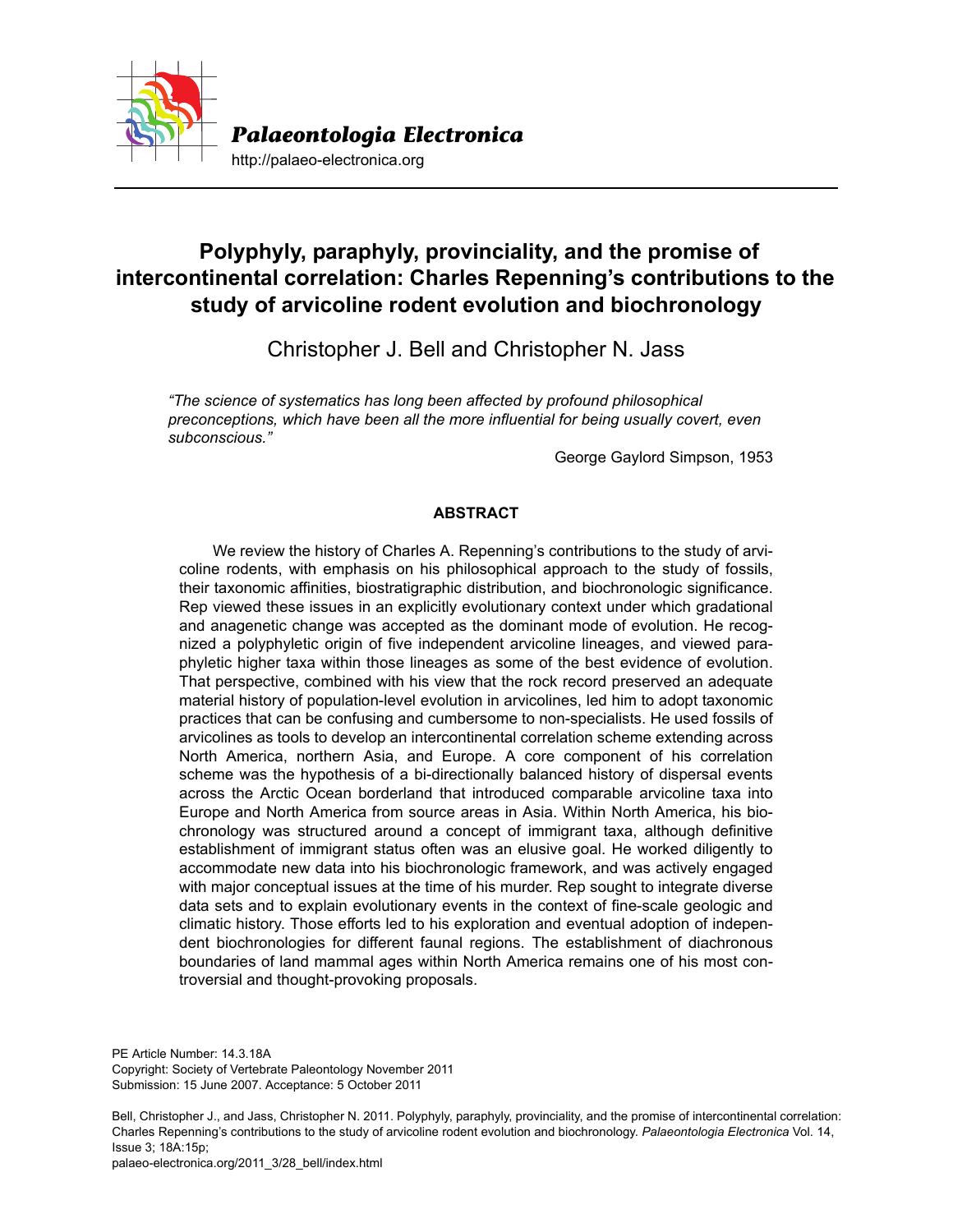Christopher J. Bell, Department of Geological Sciences, 1 University Station C-1100, The University of Texas at Austin, Austin, Texas 78712, USA. cjbell@mail.utexas.edu Christopher N. Jass, Royal Alberta Museum, 12845 – 102 Avenue, Edmonton, Alberta, T5N0M6, Canada. chris.jass@gov.ab.ca

Key Words: Arvicolinae; faunal provinces; biostratigraphy; biochronology; paraphyletic

#### **INTRODUCTION**

As the many contributions to this volume reflect, Charles A. Repenning ('Rep') is recognized widely as having made significant contributions in disparate disciplines of the geosciences. From his early career as a geologist studying and mapping extensive areas of the western United States, to his 'second' career addressing the evolutionary history of pinniped mammals, and his tangential studies of other mammal groups (e.g., shrews), Rep left a published record of data, thoughts, ideas, and suggestions that will stimulate geologists and paleontologists for many decades.

Most of our interactions with Rep centered on his third major research focus, the evolutionary history and biochronology of arvicoline rodents (voles, lemmings, muskrats, and their extinct kin). His contributions in this area were substantial and extend well beyond mere collection and identification of specimens and descriptions of new taxa. Rep's approach to his data (and those of other workers) often was controversial, and sometimes confrontational. He was passionate about his work, and could be obstinate, cantankerous, and caustic in interactions with colleagues and students, but his ideas and criticisms were almost universally stimulating. He was a prolific and inveterate correspondent. One of us (CJB) maintained a running postal (and subsequently, email) correspondence with Rep from 1990 through 2004, ending shortly before his murder. The correspondence encompasses hundreds of pages of material and is preserved (along with additional Repenning correspondence) in the Repenning Correspondence Archives of the Vertebrate Paleontology Laboratory at The University of Texas at Austin. Rep used his correspondence to develop ideas, to clarify thoughts, and to frame arguments. Much of what he published on arvicolines in the last decade of his life is revealed in inchoate form in his letters, and he openly admitted that this was his practice. In 1993 he wrote "Don't knock yourself out (or your car) to get here, we can always write letters. Gives me something to publish" (Repenning, letter to Christopher Bell, 22

July, 1993, p. 2). Our recent perusal of the correspondence files, combined with a review of his published works on arvicolines, provides an unparalleled opportunity to explore his thoughts about, and approaches to, the evolutionary history, biostratigraphy, and biogeography of extant and extinct arvicolines. The methodological and philosophical approaches under which he considered his work had enormous impacts on his results and the interpretations he drew from those results. We attempt to provide a broader perspective on Rep's work on arvicolines by summarizing the history and development of his ideas on arvicoline biochronology and elucidating some of the insights, assumptions, and underlying thought processes that influenced much of his research.

#### **HISTORICAL OVERVIEW**

The last 30 years of Rep's career were spent in large part in pursuit of a deeper understanding of the evolutionary history, classification, biostratigraphic distribution, and biochronologic significance of arvicoline rodents. The evolutionary history of arvicolines extends back to at least the early Pliocene, and is revealed through a rich and geographically widespread Holarctic fossil record and an impressive array of extant taxa, including at least 151 species distributed within 28 genera (Musser and Carleton 2005). The relatively rapid rate of evolutionary change within arvicolines, combined with their reproductive and dispersal capabilities, makes them one of the more important faunal groups for biostratigraphic correlation of Pliocene and Pleistocene deposits in the Holarctic (Repenning 1987; Repenning et al. 1990; Bell 2000; Bell et al. 2004b).

Rep recognized the possible significance of arvicolines for biostratigraphic correlation in the early 1960s, but his development of a fully mature research program did not occur until the 1970s. His first research study of arvicolines was conducted in pursuit of paleoenvironmental and habitat reconstructions of a late Pleistocene deposit in Alaska, but in that context arvicolines were simply listed as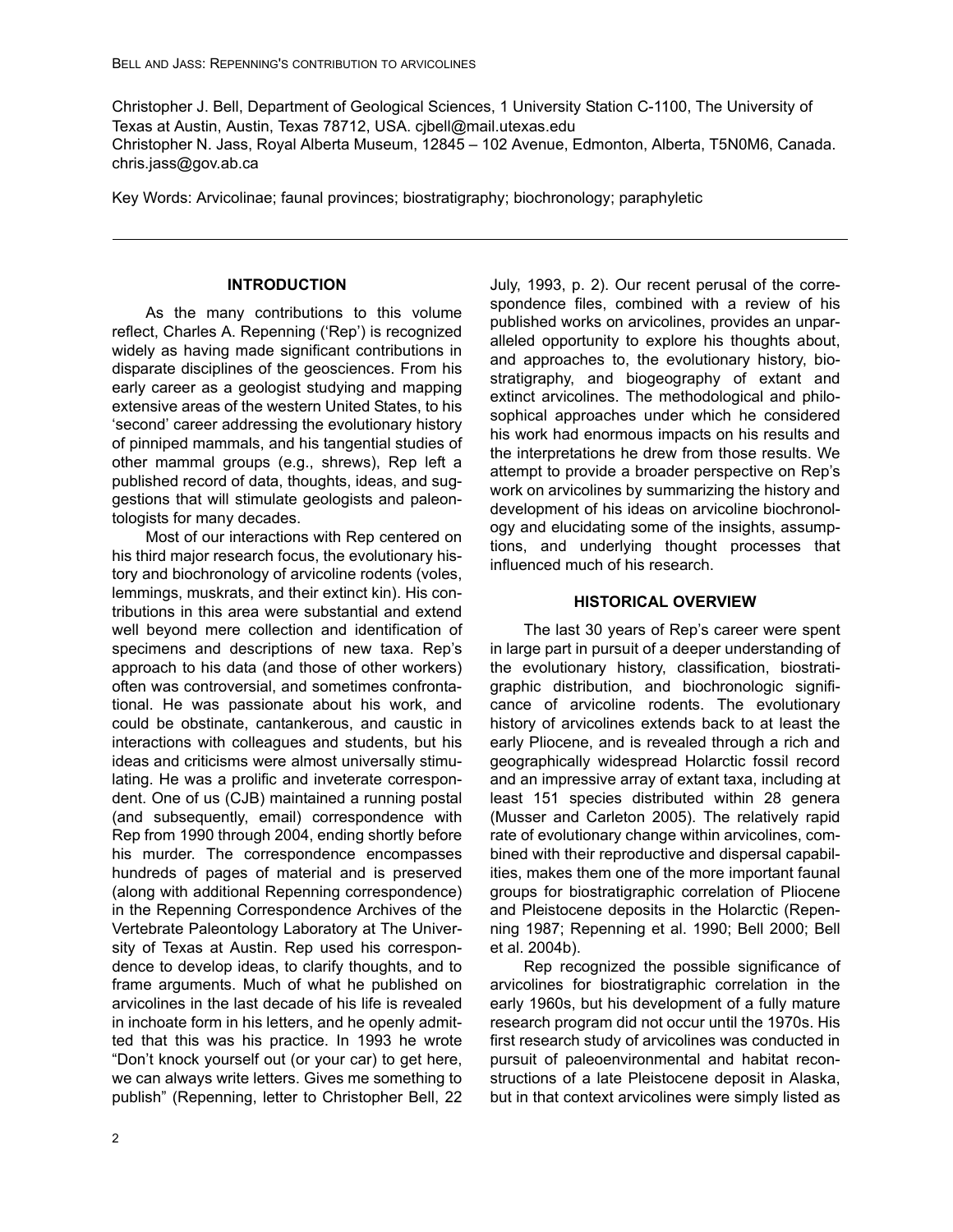part of a larger faunal assemblage (Repenning et al. 1964). Within two years, he established the foundations of late Cenozoic intercontinental correlations between North America and Eurasia (Repenning 1966), a subject that would become one of the cornerstones of his research program in the later decades of his life.

His first paper that was centered entirely on arvicolines was an anatomical study of mandibular myology and osteology (Repenning 1968) that was prepared initially as a term paper for a comparative anatomy course at the University of California at Berkeley. That, his first immersion into arvicoline anatomy, was simultaneously his first major assessment of the evolutionary lineages within the group. Arvicoline rodents soon assumed a prominent role in Rep's attempts to establish intercontinental correlations between North America, Asia, and Europe. Initially, he used arvicolines in conjunction with other mammalian taxa (Repenning 1967), but they subsequently emerged in his thinking as prominent, if not dominant, biostratigraphic tools in that endeavor (Repenning and Fejfar 1977). In the decade between 1967 and 1977, Rep developed his ideas about trans-Beringian correlations, and struggled with the potential implications of his research for the established evolutionary and biogeographic framework then accepted in North America.

Early research on fossils of arvicolines in North America began in earnest in the 1940s, and was conducted mostly by Claude Hibbard and his students working in the central Great Plains. Hibbard recognized the value of arvicoline rodents for correlation and environmental reconstruction, but always centered his attention on local and regional correlations (e.g., Hibbard 1970a). His initial reticence to consider intercontinental correlations was a result of his conviction that correlations within North America were insufficiently understood to permit reliable correlations across continents, and he considered such attempts to be "unwise" (Hibbard 1941, p. 93), "futile" (Hibbard 1949, p. 1426), and contributory to additional confusion (Hibbard 1953, p. 410). By the mid 1960s Hibbard did recognize paleontological evidence for mammalian immigration into North America from Asia across the Bering Land Bridge (Hibbard et al. 1965), but he maintained that there was no evidence of immigration among arvicoline rodents (Hibbard 1970b). Instead, he conceived of the North American arvicoline fauna as being essentially an endemic radiation (Hibbard and Zakrzewski 1967). Rep took an opposite approach, seeking to explore the possibility of high-resolution intercontinental correlation through arvicoline rodents. However, he postponed publication of his ideas until after Hibbard's death in 1973, at least in part out of respect for Hibbard's accomplishments and Rep's concern that his new ideas were insufficiently well developed to contradict Hibbard's established reputation and authority (Repenning, email letter to Christopher Bell, 16 October, 1998, p. 1).

Repenning's first significant publication on arvicolines that post-dates Hibbard's death was prepared in collaboration with Oldřich Fejfar. They described the framework for an intercontinental correlation scheme based exclusively on arvicolines (Repenning and Fejfar 1977), and emphasized the hypothesis that the North American fauna achieved diversification not through endemic evolution, but through repeated pulses of immigration across the Bering Land Bridge. They openly acknowledged that their proposals would be controversial, and seemed to welcome the imminent challenge when they wrote "The thesis of this paper, as just outlined, is heresy according to the dogma of North American microtid paleontology which, for the past 35 years, has maintained that there were no successive invasions from the Old World" (Repenning and Fejfar 1977, p. 235). The omissions, awkward syntax, and typographic errors in that paper suggest it was a preliminary draft of a manuscript that saw print prematurely, but the paper was important because it preliminarily established the arvicoline rodent divisions of the Blancan North American land mammal age that would later figure prominently in Rep's correlation schemes.

In an extended abstract published in conjunction with the 1978 meeting of the American Quaternary Association, Rep expanded discussion of his divisions of the Blancan, and adopted the convention of using sequential roman numerals (e.g., Blancan I, Blancan II) to denote successive faunal changes that he recognized (Repenning 1978). Divisions of the younger Irvingtonian land mammal age were proposed, but not numbered, in that abstract, and Rep called specific attention to the importance of cave faunas for establishing a chronologic framework for the Pleistocene in North America. A fully developed and internally consistent presentation of an arvicoline biochronology appeared two years later in an expanded paper based on the 1978 abstract (Repenning 1980). In that paper, he established numbered divisions of the Blancan, Irvingtonian, and Rancholabrean land mammal ages, with a five-fold division of the Blan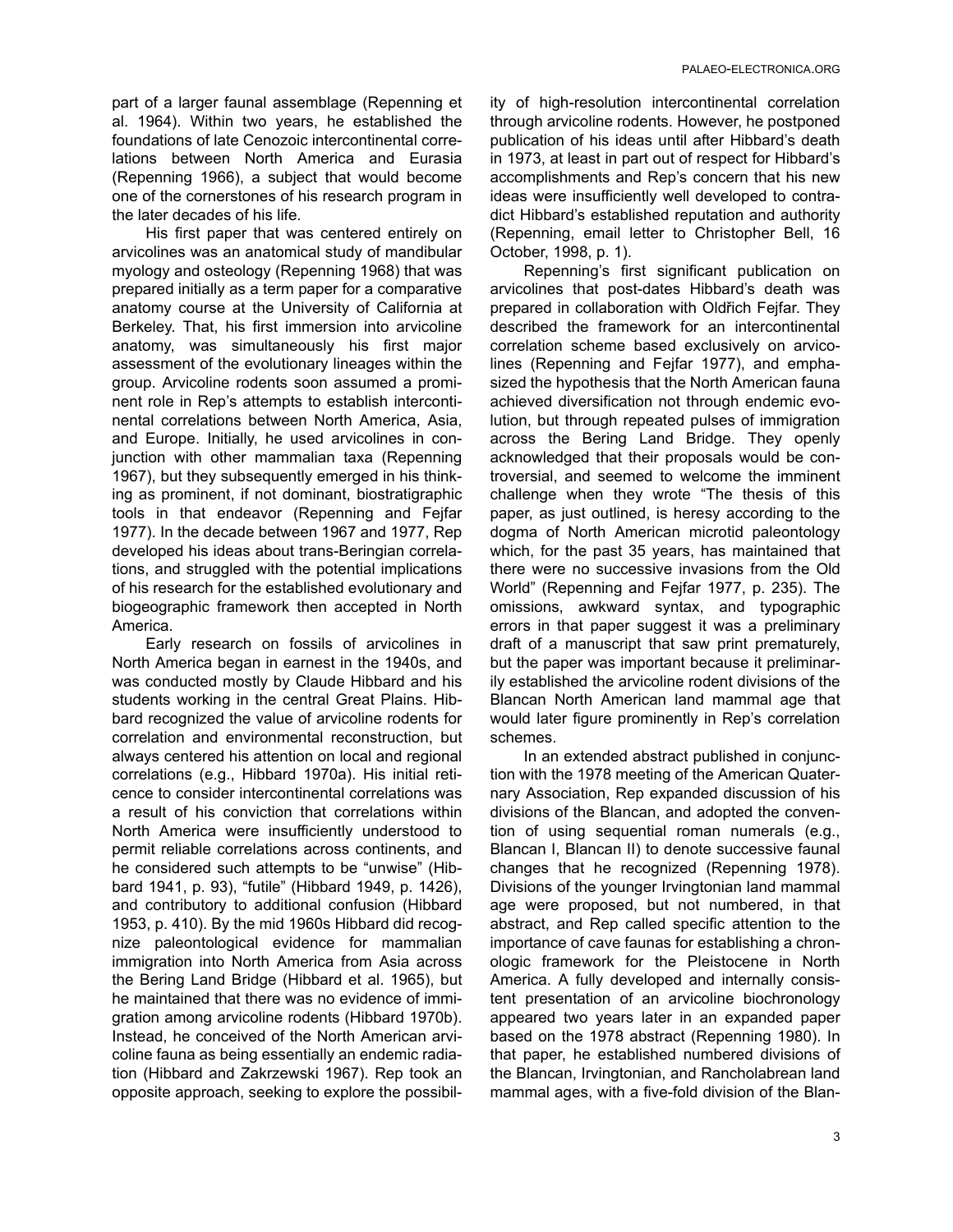can, and two divisions each for the Irvingtonian and Rancholabrean. That scheme relied heavily on purported immigrant taxa, and the dispersal events responsible for introducing new taxa into North America were outlined in detail by 1984 (Repenning 1984). A full explication of this scheme, including the faunas and specific arvicoline occurrences upon which it was based, was published in 1987 (Repenning 1987) as a chapter in the influential *Cenozoic Mammals of North America* volume (Woodburne 1987a). At the time that book was conceived, the emergence of intercontinental arvicoline rodent biochronology was relatively new, justifying inclusion of a separate chapter dedicated entirely to the group (Woodburne 1987b). In that chapter, documented and/or purported dispersal events were sequentially numbered for the first time, and tied to the temporal divisions of each mammal age. That chapter became a standard reference for North American arvicoline rodent biochronology, and remained so even following the 1990 publication of substantial revisions in details of the timing of dispersal events, and the numbering sequence for the Irvingtonian and Rancholabrean divisions (Repenning et al. 1990). The later paper was missed, or ignored, by non-specialists for many years after its publication.

The establishment of a functional, biostratigraphically based biochronology for arvicoline rodents stands as one of Rep's most significant contributions to Neogene paleontology. In his many papers on arvicolines written subsequent to the core biochronology paper (Repenning 1987), Rep concentrated on refining, expanding, and updating his biochronology in light of new discoveries and interpretations emerging from various disciplines (e.g., Repenning 1989, 1990, 1992, 1998, 2001, 2003; Repenning and Grady 1988; Fejfar and Repenning 1992, 1998; Rogers et al. 1992, 2000; Repenning and Brouwers 1992; Repenning et al. 1995; Bell and Repenning 1999).

Taken as a complete body of work, Rep's publications concerning arvicolines reveal significant contributions that extend beyond the establishment of the biochronology itself. Many of those contributions were born from controversy surrounding Repenning's ideas, or because they stimulated additional work by a new generation of arvicoline enthusiasts. Some of those areas of controversy reveal not only the methodological and cognitive approaches Rep used in his work, but also his thoughts on the modern and continuing development of the evolutionary history, classification, temporal duration, and biogeography of arvicolines.

We recognize and explore here three significant contributions Rep made to the study of arvicolines. We selected areas that encompass his philosophical approach to the study of fossils, taxonomy, and biostratigraphy, as well as his emphasis on intercontinental correlations, and the importance of faunal provinciality in establishing biostratigraphic correlations and their biochronologic implications.

### **EVOLUTIONARY BIOSTRATIGRAPHY**

Rep learned and utilized evolutionary thinking in the context of the Modern Synthesis, and he always conceptualized his data in an evolutionary framework. Although he was most concerned with the application of fossils to geological problems, he thought about fossils as the remains of members of once-extant biological populations. He adopted a Simpsonian emphasis on population-level variation as a fundamental criterion for taxonomic allocation (thus exempting himself from one of Simpson's claims that biostratigraphers tended towards typological conceptualizations; Simpson 1953, p. 340). Rep struggled to strike a balance between his perspectives on the biological and geological relevance of fossils, and to integrate those perspectives into a holistic approach to biostratigraphy. The methods he used to achieve that integration changed through time, and had a powerful influence on his view of the classification, taxonomy, paleobiogeography, and stratigraphic utility of arvicoline rodents.

# **Polyphyly and Paraphyly as Organizing Principles**

Rep was a strong proponent of classifications and taxonomies that reflected evolutionary history. He published three classifications of arvicolines, including a global classification (Repenning et al. 1990), and classifications of the "*Pitymys*" group (Repenning 1983a) and of *Allophaiomys* and its purported descendents (Repenning 1992). In subsequent papers he updated those classifications in light of new discoveries and taxonomic arrangements (e.g., Fejfar and Repenning 1998; Repenning 2003). Although published relatively late in his career, his classifications, and his taxonomic practices, were at odds with newly emerging contemporaneous philosophies that specifically sought classifications and taxonomies based upon nested sets of monophyletic taxa (e.g., Rowe 1987, Gauthier et al. 1988; de Queiroz and Gauthier 1990, 1992; de Queiroz 1992).

The ascendancy of monophyly as an organizing principle was anathema to Rep, and he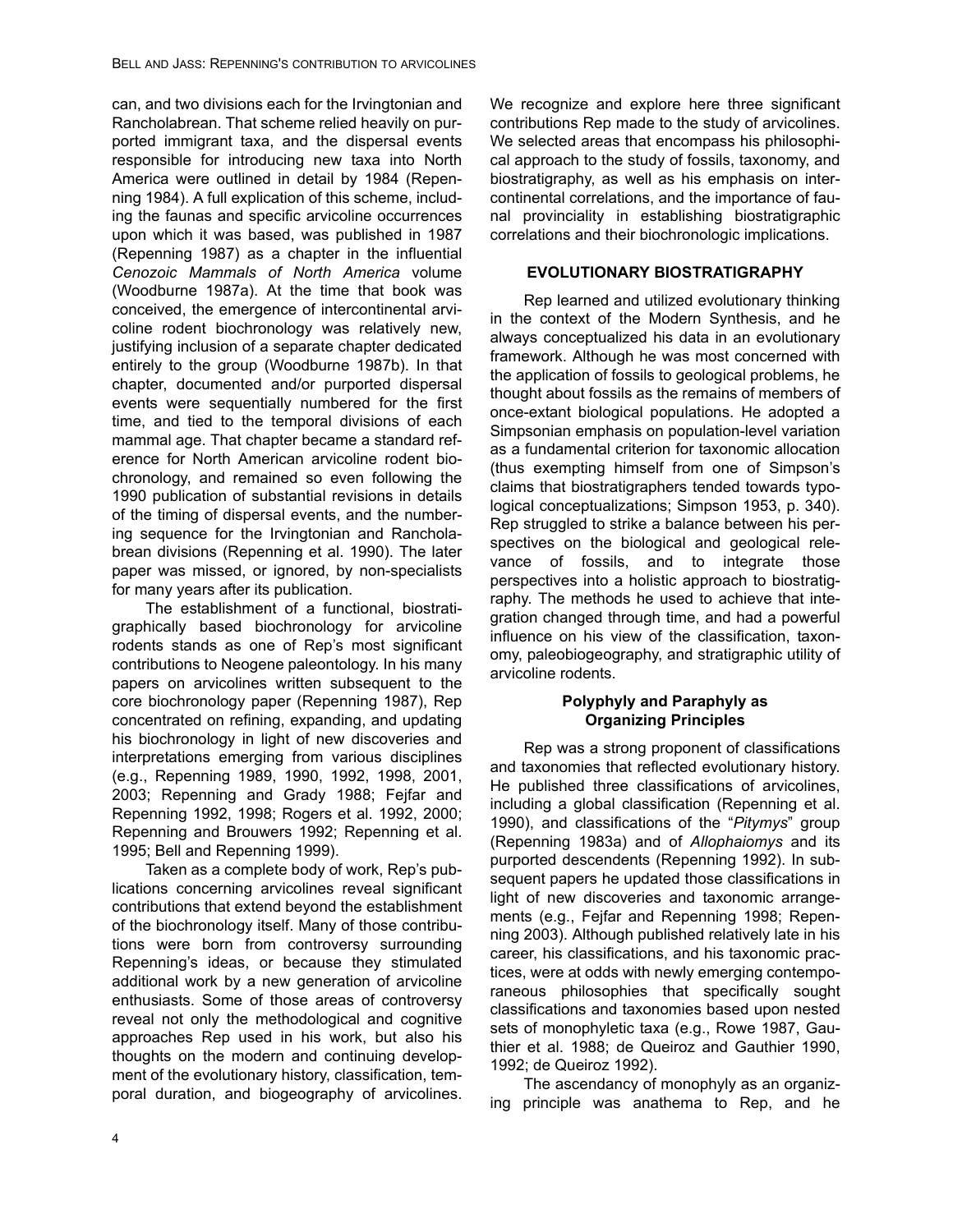eschewed the explicit recognition of monophyly, once remarking that monophyly (at least in taxa higher than the species) "is a myth" (Repenning, letter to Christopher Bell, 6 July, 1993, p. 3). Instead, he accepted the idea shared by many paleontologists of the Modern Synthesis that macroevolutionary dynamics were best exemplified by evolutionary hypotheses that postulated what we today call paraphyly. He recognized five independent originations of what he called a 'microtine grade' of dental specialization (Repenning 1987; rendered as 'arvicolid grade' by Repenning et al. 1990), and allocated the taxa from each independent lineage to a separate subfamily (Lemminae, Prometheomyinae, Arvicolinae, Ondatrinae, Dicrostonychinae). He considered the term 'microtine' to be an adjective with no taxonomic status (Repenning 1987, p. 238) and was perpetually frustrated by the variable taxonomic treatments (reviewed by Bell et al. 2004b) that used 'microtine,' 'arvicoline,' and their cognates as formal or informal taxonomic designations (alas, as we do here!) to unite what he conceptualized as five independent lineages. That frustration was especially acute when there was an implication of monophyly. He explicitly emphasized paraphyly of many recognized 'microtine grade' genera, and was a strong proponent of a polyphyletic origin of 'microtine grade' taxa as a whole (Repenning 1987; Repenning et al. 1990), and of some of the groups that achieved that 'grade' of dental specialization (Repenning 1992).

His efforts to trace the detailed evolutionary history of the members of those five lineages were strongly influenced by two related concepts. The first was that evolution was gradational and anagenetic at both higher and lower taxonomic levels within each lineage (e.g., Repenning 1992, p. 17). The second was that the fossil record of arvicolines can and does adequately preserve population-level evolutionary signals, as long as sample sizes are sufficiently high. Discrete time-slices of populations preserved in fossil deposits could, therefore, reflect various stages in the evolution of higher taxa that could be collated into a fairly complete history. A necessary complication was that a diagnostic feature of a given taxon (at any hierarchical level) must once have been present only as a morphological variant within an ancestral population (Simpson 1953). Such a feature would, with an adequate fossil record, be traceable as it increased in abundance within and between populations. Evaluation of population-level variation thus

became a central focus for Rep and a key consideration for his taxonomic treatment of fossils.

#### **Population-level Variation, Transitional Forms, and Taxonomic Practice**

As a consequence of his views on evolutionary dynamics and classification, Rep came to recognize population-level variation as an essential consideration for both the identification of fossil specimens and the placement of those fossils in a taxonomic hierarchy. His thoughts on the issues developed over time and are reflected by shifts in his perspective on the importance of sample size for reliable determination of taxonomic affinity. As late as 1988 (Repenning and Grady 1988, p. 10), he was comfortable naming the new species *Phenacomys brachyodus* based on a relatively limited sample of six specimens, only two of which were lower first molars -- the arvicoline tooth accepted by Rep and other paleontologists as being the most diagnostic tooth in the head of arvicolines. By the early 1990s his standards became more rigorous, and he was adamant in his view that isolated arvicoline teeth could not reliably be identified. Instead, he insisted that a minimum sample size of 25 specimens was required to establish definitively the presence of a taxon in a fossil assemblage (Repenning 1992). It is not clear why he settled on 25 as the required number, but he emphasized the importance of that sample size to his colleagues and pushed for a wider adoption among paleontologists documenting fossils of arvicolines (e.g., Repenning, letter to James Mead, 11 January, 1993, pp. 2-3; letter to Anthony Barnosky, 9 March, 1993, p. 3).

In practice, his perspective resulted in complicated conventions for distinguishing between what he considered 'primitive,' 'typical,' and 'advanced' populations of particular genera or species; it also occasionally yielded awkward taxonomic treatments of what he considered to be transitional forms. His views on these issues were most thoroughly and explicitly discussed in his extensive analysis of the evolution of *Allophaiomys* and its many purported descendents (Repenning 1992). That discussion makes clear that an appreciation of his conceptual framework is essential for understanding the names he applied to fossils.

Rep utilized hyphenated taxonomies beginning in 1987, but without extensive explanation. That convention expressed his interpretation of the specimens in question as intermediate or transitional forms, unambiguously identified the taxa between which the transition was conceptualized,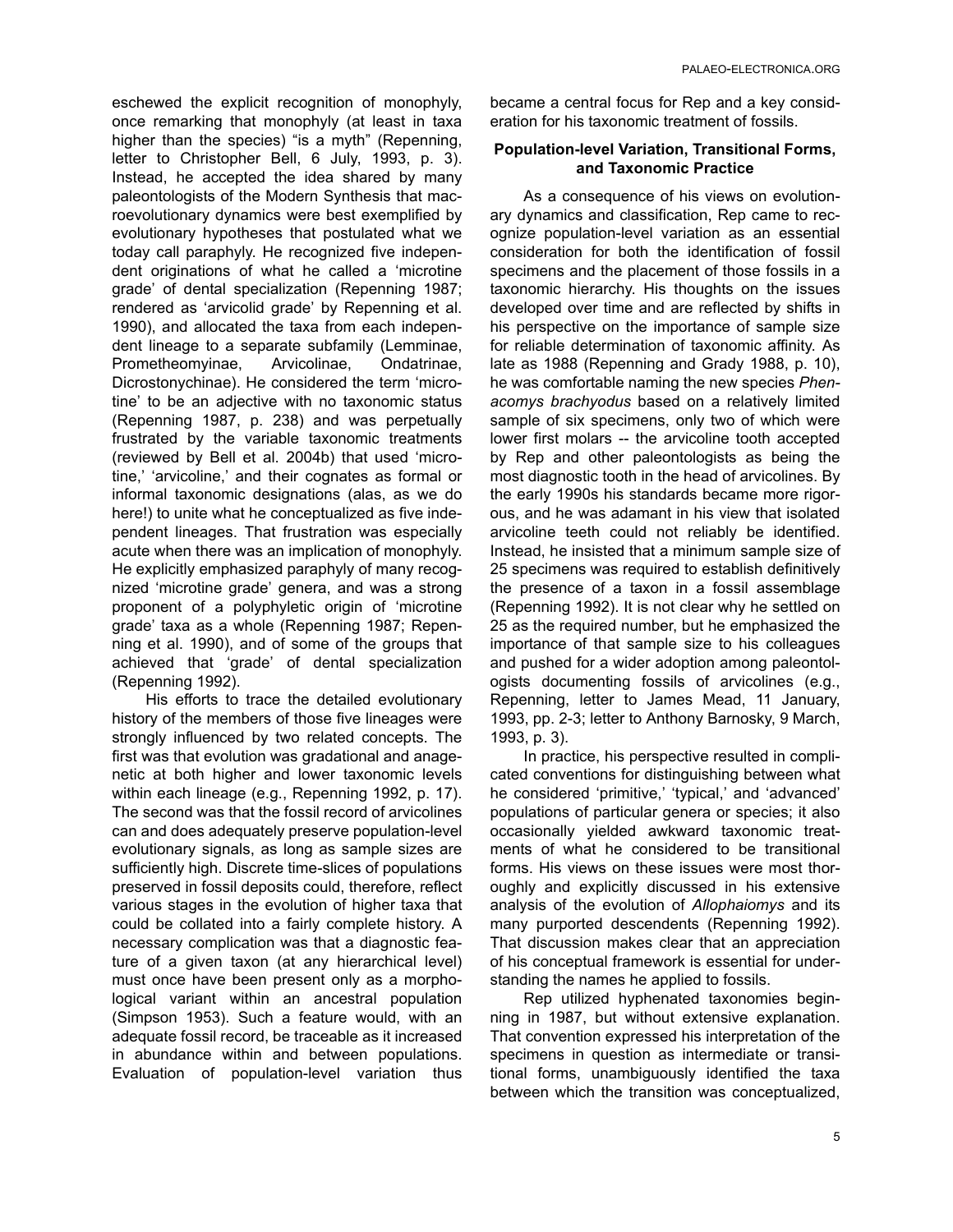and simultaneously avoided cluttering the literature with additional binomial names (Repenning 1987). In his initial use, the hyphenated taxonomy was applied interspecifically within a genus (e.g., *Mimomys* (*Ophiomys*) *taylori*-*parvus*), and that convention also was followed by Repenning et al. (1990). By 1992 he applied hyphenated taxonomy intergenerically, but always with reference to species (conceptually, to populations *of* species) within sediments at a given locality. For example, he explicitly identified specimens from Cumberland Cave in Maryland as being intermediate between *Microtus paroperarius* and *Lasiopodomys deceitensis* (taxonomy rendered as *Microtus paroperarius*-*Lasiopodomys deceitensis* by Repenning 1992, p. 52). He continued to use hyphenated taxonomy until his death and it appeared in his last systematic work on arvicolines (Repenning 2003).

In addition to (and in conjunction with) his occasional use of hyphenated taxonomic nomenclature, Rep's writings on arvicolines are characterized by surprisingly frequent reference to the evolutionary origin of one genus from within a population of a species of another genus. Examples include his hypotheses of the evolutionary derivation of *Synaptomys* from within a southeastern population of an unspecified species of *Mictomys* (Repenning and Grady 1988), *Phenacomys* from within an unknown form of *Cromeromys* (Repenning et al. 1987), and *Microtus* (in part), *Lasiopodomys*, *Terricola*, *Pitymys*, *Pedomys*, *Lemmiscus*, and at least four other genera from within *Allophaiomys pliocaenicus* (Repenning 1992).

In two cases, he documented his view that origination events actually may have been captured in the fossil record; these are the possible derivation of *Lemmiscus* from within *Allophaiomys* at SAM Cave, New Mexico (Repenning 1992), and the evolution of *Microtus paroperarius* (in part) from within *Lasiopodomys* at Hamilton Cave, West Virginia (Repenning and Grady 1988). In both cases he later altered his opinion. He subsequently acknowledged that sufficient 'intermediate forms' were lacking between *Lemmiscus* and *Allophaiomys* in SAM Cave (Rogers et al. 2000). In the latter case, he reinterpreted specimens of *Microtus* in Hamilton Cave as representing extreme morphological variation within a new, but unnamed species of *Lasiopodomys* (Repenning 1992), but applied the awkward hyphenated taxonomy of '*Microtus paroperarius* - *Lasiopodomys deceitensis'* to indicate his conception of the anagenetic derivation of *Microtus paroperarius* from within a population of *Lasiopodomys deceitensis* in Cumberland Cave (Repenning 1992, p. 53).

His taxonomic decisions were predicated upon his assessment of the variation within a given sample of fossils relative to the known variation represented in the *typical* populations (literally, from the *type* populations) of species to which those fossils might be referable. His determination of 'typical' morphological condition was specifically framed on the basis of the type *population* (not solely the morphological configuration of the type *specimen*), ideally represented by a complete sample of specimens collected from the type locality. This was true regardless of the 'stage of evolution' of the type population relative to any other reference fauna or sample. He used hyphenated taxonomy if the relative abundances of different morphotypes in a fossil sample under study were between 40% and 60% of the sample (those percentages were not explicitly justified and appear to have been arbitrarily established). The dominant morphotype was listed first in the hyphenated name. Samples (interpreted by Rep to be *populations*) with greater than 60% of one morphotype were assigned to the genus and species whose typical morphotype they most closely approximated. Morphotypes in the remaining 39% (or less) of the sample were considered to be individuals of that taxon, but with a morphology that overlapped the morphology of another taxon.

It is, of course, possible to interpret such samples in alternative ways. It can be difficult (here, a possible euphemism for 'impossible') to distinguish between samples that reflect some stage of incipient speciation (characterized by relatively high levels of variation, but not sufficiently high to warrant a hyphenated name) from those that preserve remains of closely related taxa in differential relative abundance, especially if the type locality of a species includes a wide range of morphotypes. An example is represented by the type collection of *Microtus paroperarius* from Cudahy, Kansas. The holotype specimen was collected from the Sunbright Ash Pit, but paratypes were established from Sunbright as well as Cudahy Ash pits (Hibbard 1944). The species was diagnosed by having lower first molars with only four closed triangles (Hibbard 1944). An extensive subsequent collection from the Cudahy Ash Pit site yielded thousands of specimens of *Microtus paroperarius* and was accepted by Repenning as representing the 'typical' condition for the species (Repenning 1992; Bell and Repenning 1999). That 'typical' condition included m1s with five closed triangles, as well as those with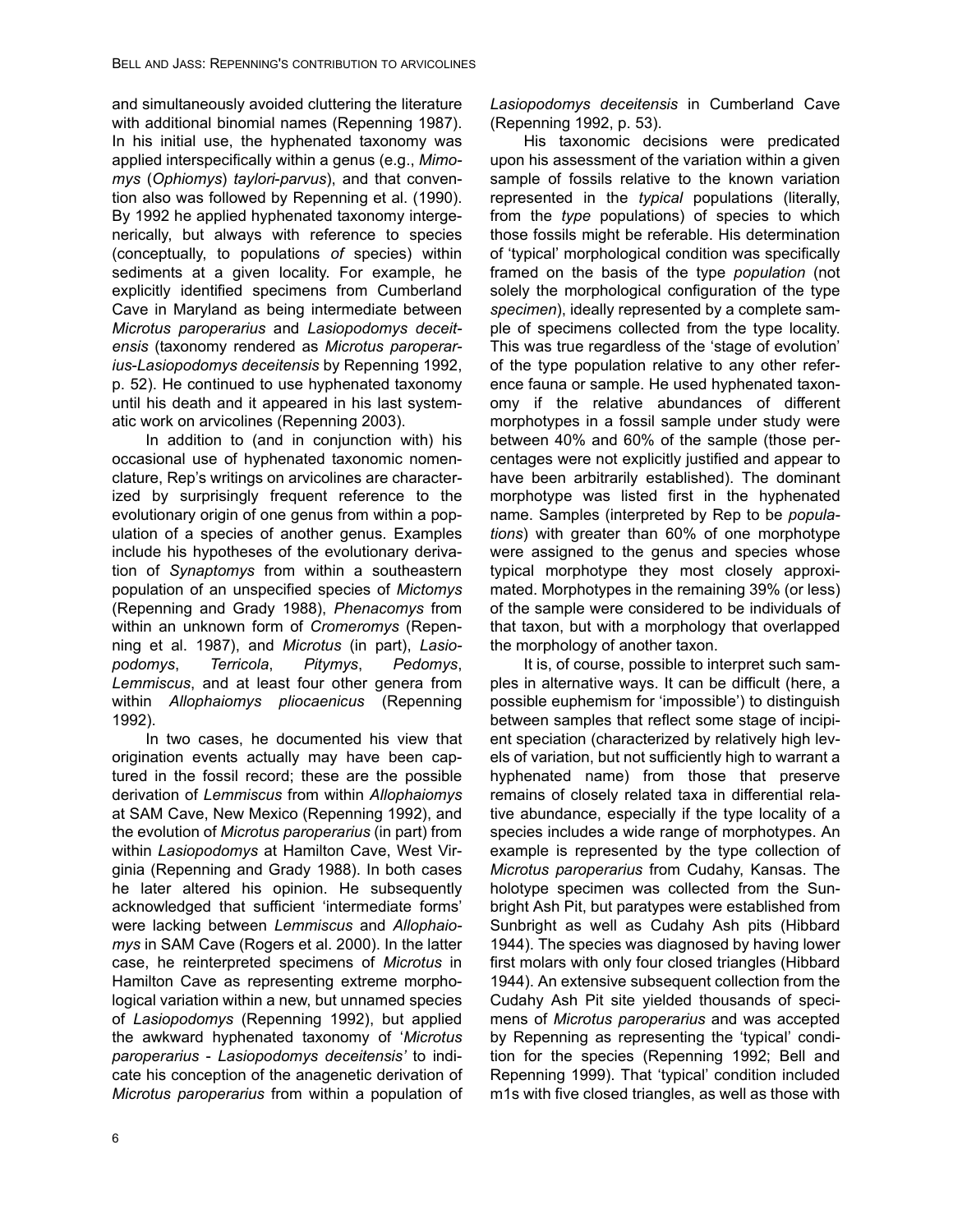four closed triangles. In addition, upper second molars with distinctive enamel fields typically referred to *Microtus californicus* (in faunas from California) or *Microtus pennsylvanicus* (in faunas from the Great Plains and eastern United States) were present in the collection. Initial discussions between Rep and one of us (CJB) about the Cudahy fauna and its interpretation were heated, and resolved only by joint re-examination of the thousands of relevant specimens. Rep pursued the re-examination willingly, but in the loan request he filed with University of Michigan Museum of Paleontology to borrow the specimens, he referred (good-naturedly?) to his "meddlesome associate" (i.e., Bell; Repenning letter to Philip Gingerich, 22 April, 1995, p. 2). However, in a departure from his previous bounds, Rep ultimately accepted that the low relative abundance of specimens with five closed triangles (7.3% of the total relevant sample of m1s) could plausibly represent a different, but unidentified, species of *Microtus* (Bell and Repenning 1999).

At the time of his death, Repenning was beginning to modify his percentage-based approach to taxonomic allocation. His motivation derived in part from the unusual discoveries within Porcupine Cave in Colorado (Barnosky and Rasmussen 1988) and Cathedral Cave in Nevada (Bell 1995; Jass 2007; Jass and Bell 2011). At both sites discrete stratigraphic levels contained specimens referable to *Allophaiomys pliocaenicus* and several of its purported descendants, including *Lemmiscus curtatus* (represented by specimens with both four and five closed triangles on m1), *Microtus paroperarius*, *Microtus meadensis*, and *Microtus* with five closed triangles on m1. The faunas from the initial excavations in Cathedral Cave and the renewed excavations by the Denver Museum in Porcupine Cave were under study simultaneously in 1994 and 1995, and the Porcupine Cave material excavated by the Denver Museum of Natural History (now Denver Museum of Nature & Science) was studied by Rep individually (e.g., Repenning letter to Elaine Anderson, 17 June, 1994) and in collaboration with others for over a decade (see Bell et al. 2004a). Much of the correspondence that we reviewed between Rep and Bell was dedicated to the significance of the faunas preserved in those caves. The cave faunas posed a vexing problem for Rep, whose model of anagenetic evolution was inconsistent with ancestors being found in direct association with descendents (see discussions by Gould 1982 and Barnosky 1987). The discoveries stimulated renewed discussions about taxonomic philosophies, and the operational practices he employed in correlating faunas without external (to the fauna) age control.

Rep's initial responses to the discoveries in Cathedral Cave and Porcupine Cave were dismissive; he simply did not accept that the co-occurrences could be valid. His starting position was that the relevant specimens were misidentified, either through ignorance of the relevant anatomical features or because of inadequate appreciation of the range of morphological variation that could be present within a single population. Getting him past the first inclination often meant providing an opportunity for him to personally view the material and pronounce his judgment. One of us (CJB) took advantage of Rep's invitation to visit him in Colorado with specimens from the two cave sites in hand. During the first afternoon of a five-day visit in August of 1994, anatomical ignorance was ruled out by the simple expedient of placing specimens (without reference to their known stratigraphic context) under a microscope and independently writing down the name that each person thought should be applied to the specimen based only upon its morphology. Comparison of answers revealed that there was no fundamental disagreement over the identity of species, although slight differences in higher-order taxonomic preference were revealed, saving much frustration in subsequent conversations. Once taxonomic parity was achieved, the discussion resolved into an in-depth assessment of the implications of the stratigraphic associations.

At the time that visit took place, Rep had been convinced for over a year that identification of *Allophaiomys* from Porcupine Cave was in error. He noted "There is no *Allophaiomys* or *Lasiopodomys* in Porcupine Cave, they both became extinct 830,000 years ago. The presence of *Allophaiomys* morphotypes in the fauna has to be an individual variant of *Microtus*..." (Repenning, faxed letter to Christopher Bell, 7 July, 1993, p. 3). No resolution was achieved during that first meeting, and discussions continued for over a decade. Rep's concerns were expressed clearly at the end of the first day when the question of dinner was raised: "How can you eat at a time like this – when the whole profession is in a crisis? Boy, you are putting a hole in biochronology" (Bell, "notes from microtine investigations with Repenning, Aug. 18- 22, 1994", p. 7; in correspondence file).

By 2004 no final resolution on how to interpret the *Allophaiomys* morphotypes existed, but in a coauthored summary of the Porcupine Cave material the co-occurrence with purported descendents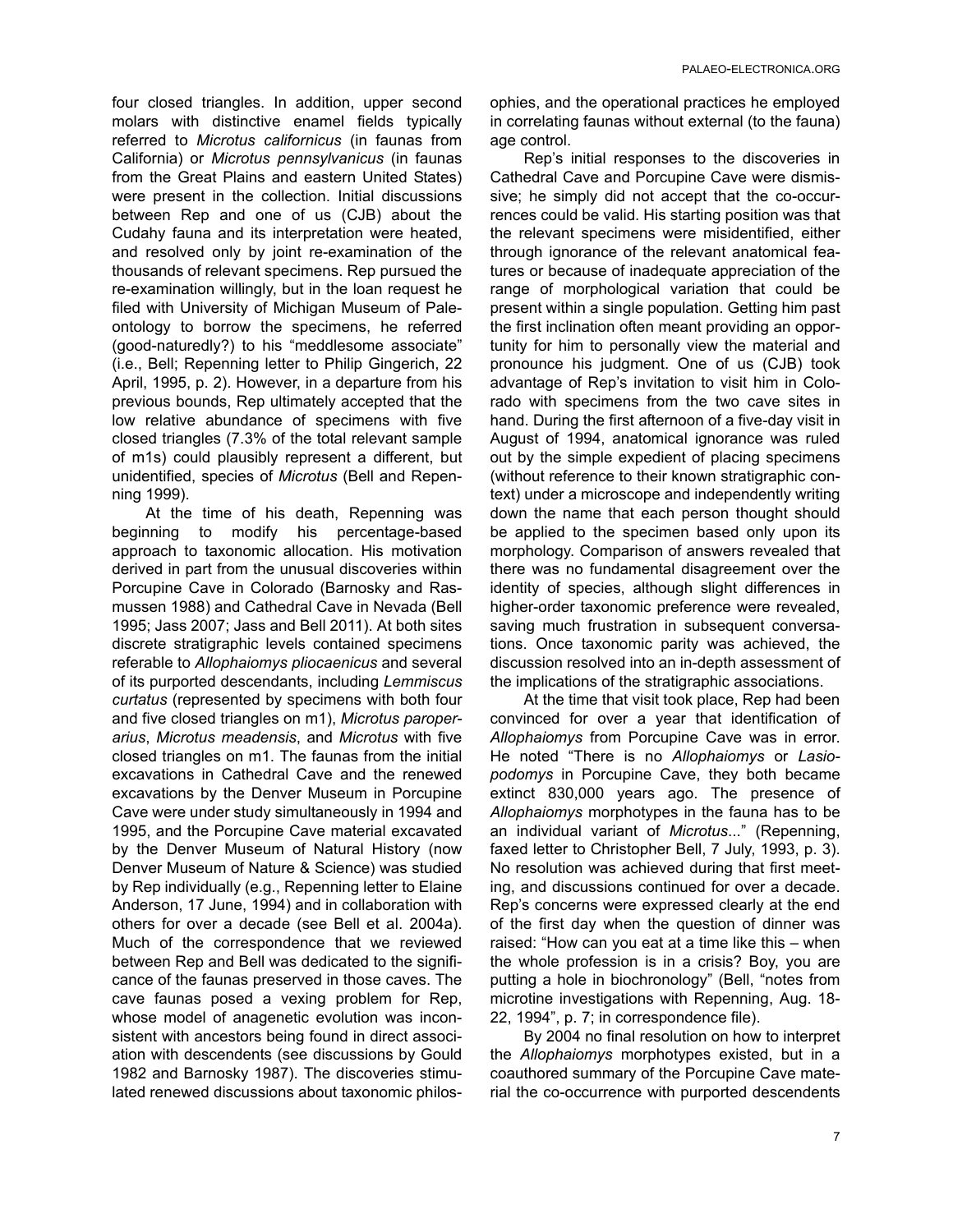was noted as "perplexing " (Bell et al. 2004a, p. 214), and the implications for taxonomy and evolutionary history were discussed briefly. This issue of taxonomic allocation of specimens with low sample sizes remained a perplexing problem for Rep, but was unresolved at the time of his death.

### **A WEB OF INTERCONTINENTAL CORRELATION**

### **Arvicolines as Tools for Intercontinental Correlation**

Rep dedicated extraordinary effort to establish intercontinental biostratigraphic and biochronologic correlations. During a time when many mammalian paleontologists focused on local, regional, or continental-scale correlation issues (the Great American Biotic Interchange being a notable exception), Rep centered his attention on intercontinental dispersal of mammals and the potential of such dispersals for forging correlations across vast distances. After initial explorations of the mammalian fauna *in toto* (Repenning 1967), he focused on using arvicolines to establish correlations across North America, Asia, and Europe. Rep's emphasis on the shared history of arvicolines from Eurasia and North America was pioneering in its attempt to establish intercontinental correlations for higher latitudes. His approach represented a clear departure from much of the earlier work by Hibbard and others that focused on regional patterns of change in the North American arvicoline fauna. Ironically, Rep was inspired in part (Repenning, personal commun. to C.J. Bell) by early comments published by Hibbard that arvicolines from the Cudahy fauna bore some resemblance to those from Norfolk, England (Hibbard 1944, 1950).

#### **Immigrants, Boundary Definitions, and Dispersal Events**

Rep's correlations of North American and Eurasian faunas were based on the interpretation that many North American arvicoline lineages were immigrant taxa (Repenning and Fejfar 1977; Repenning 1978, 1980, 1983a, 1983b, 1984, 1987, 1998, 2001, 2003; Repenning et al. 1990). The biogeographic context in which he conceptualized immigration to have occurred was complex and centered on the Arctic Ocean borderland. Rep framed, then set out to test, the hypothesis that similarities between North American and western European arvicoline faunas were a result of bidirectional and nearly simultaneous dispersal events along the Arctic Ocean borderland from

source areas in Asia (e.g., Repenning 1983b; Repenning 1987; Repenning et al. 1990). Philosophically, he viewed immigrants as the best tools for the establishment of unambiguous definitions of biostratigraphic and biochronologic boundaries. He considered immigration (on a continental scale) to be a more readily recognizable phenomenon than intracontinental dispersals (Repenning 1998). He viewed correlations based on immigration events as a more reliable foundation for establishment of faunally based temporal divisions than stage-ofevolution correlations established based upon anagenetically evolving endemic lineages.

Nevertheless, stage of evolution of certain arvicoline lineages did play a role in the boundary definitions of two divisions he proposed for the Blancan North American Land Mammal Age (NALMA), both of which lacked evidence of North American immigrants (Blancan II, Blancan IV; Repenning 1987). Ultimately, the proposition and recognition of those boundaries was a result of his effort to recognize equivalent numbers of European and North American dispersal events (Bell et al. 2004b). That suggests to us that biogeographically balanced dispersal was a more important concept for him than was the exclusive use of immigrant taxa for the establishment of boundaries.

Purported North American immigrants in his final published formulations (Repenning 1998, 2001) included *Mimomys* (in two separate dispersals), *Pliopotamys*, *Mictomys*, *Plioctomys*, *Allophaiomys*, *Phenacomys* (*Paraphenacomys*), *Microtus* (in two separate dispersals), *Phenacomys* (*Phenacomys*), *Lasiopodomys*, *Clethrionomys*, *Terricola*, *Lemmus*, and *Dicrostonyx*. A persistent problem for Rep was the unambiguous establishment of immigrant status for many of those taxa. With the notable exception of one of the *Mimomys* dispersals (Repenning 2003), the immigrant status of arvicolines in North America was inferred rather than demonstrated (we note that he would disagree with this claim). Rep did acknowledge that in several cases earliest known occurrences of taxa in North America pre-dated known Eurasian occurrences. He attributed those, in part, to a lack of radioisotopic data from relevant Eurasian localities, or to misidentification of magnetic polarity events in the Eurasian sequence (Repenning 2001). In such instances, he invoked the occurrence of perceived primitive versus advanced forms (morphotypes) of lineages as a basis for his interpretation of dispersal from Eurasia to North America (Repenning 2001).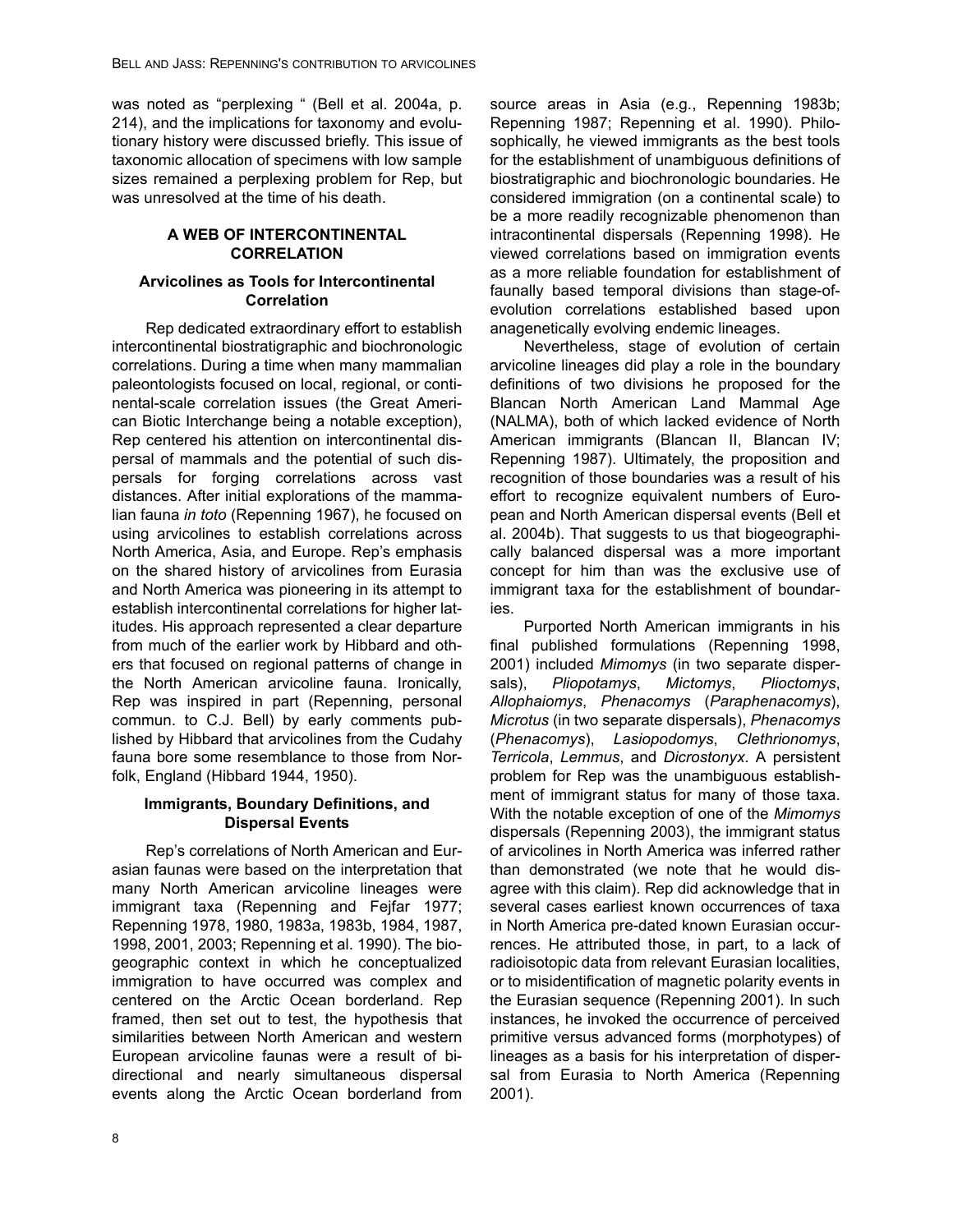Many of the details of Rep's proposed biochronology would stand regardless of whether or not the taxa involved were actually immigrants. His purported immigration events were radiometrically dated or calibrated (e.g., Repenning 1967, 1998) and those data serve as useful anchors for any biochronology. As geologically 'instantaneous' events with global expression, magnetic polarity transitions were viewed by Rep as fundamentally important for intercontinental correlation. He utilized radiometrically dated magnetopolarity chronology (e.g., Mankinen and Dalrymple 1979) to calibrate the history of arvicoline rodents in North America and Eurasia throughout much his work (e.g., Repenning 1987, 1992; Repenning et al. 1990, 1995), but arvicolines themselves were often the ultimate arbiters for determination of *which* polarity event was represented in a stratigraphic section. Many of the North American arvicoline faunas he considered, particularly those in the western United States, were constrained by age control external to the fauna and independent of magnetic polarity assessment (Repenning 1987). Those faunas formed the backbone of his web of biochronologic correlations. Other faunas that were unconstrained by external age control were positioned on the basis of phylogenetic interpretation. In those instances, he seems to have evaluated populationlevel variation of component taxa, and by assuming a constant rate of evolutionary change, assigned an age range to those unconstrained faunas (see data and locality summaries provided by Repenning 1987, figure 8.1 [in pocket of book], and individual taxon discussions provided by Repenning 1992).

 The hypothesized dispersal events that introduced purported immigrants were outlined early in Rep's work on arvicolines (e.g., Repenning 1980, 1983b, 1984), and were tightly integrated with his arvicoline divisions of the NALMAs. Those events were formally recognized and numbered by Rep in 1987 (dispersal events 1-10; Repenning 1987), but new data forced awkward modifications and revisions to the numbered system (e.g., Repenning et al. 1995). Formal, numbered, events were eventually abandoned in favor of nomenclatural practice tied to particular taxa or time intervals (e.g., Repenning 1998). Eventually, Rep came to recognize 16 arvicoline dispersal events, with all but one bringing immigrants from Asia into North America (Repenning 2001). The exception was the emigration of *Microtoscoptes* from North America into Asia (Repenning 1998, 2001; current phylogenetic hypotheses [not accepted by Rep] suggest that

*Microtoscoptes* was not an arvicoline, but a cricetid exhibiting dental characteristics convergent with arvicolines; see comments by Musser and Carleton 2005, p. 957). The west-to-east predominance was obvious, unexpected, and eventually suggested, with some comedic flavor, as a biological phenomenon of unknown origin (Repenning 1998, p. 55, footnote).

For Rep, dispersal events and the immigrants they introduced were constrained by both geologic and paleoclimatic events, and represented opportunities to explain patterns of biological and evolutionary change in the broader context of geologic and climatic processes that led to periods of population-level isolation or, conversely, dispersals. He discussed extensively the relationship between climate, geology, dispersal events (or lack thereof), and dispersal routes (e.g., Repenning 1990, 1998, 2001). Elucidating those complex relationships was a major goal for Rep in much of his work.

#### **Temporal Range Extensions and Youngest Known Occurrences**

An interesting contrast to Rep's emphasis on first-appearance data (especially those associated with immigration) was a disinclination to explore the *youngest* known occurrences of many arvicolines. In addition, he found it difficult to accept radiometrically dated occurrences of arvicolines that conflicted with his conceptualization of arvicoline chronology. For example, conservative radioisotopic age estimates supported an age of 252,000±30 ka for the Salamander Cave locality in South Dakota (Mead et al. 1996), but Repenning, as a co-author of the paper, argued for an older, Cudahy-equivalent age  $(600,000\pm100,000)$  years old) for the site, based on the presence of *Microtus meadensis*, *Microtus paroperarius*, and *Mictomys meltoni*/*kansasensis*, taxa known to co-occur in the Cudahy faunas of west Kansas (Hibbard 1944). Rep was intransigent is his arguments, and the final publication proposed two alternative age interpretations, framed as hypotheses in need of additional testing (Mead et al. 1996). Although Repenning clearly recognized the importance of geologically young taxonomic occurrences, particularly in the context of faunal provinciality (Repenning letter to Jim Mead, January 11, 1993), the independent age data from Salamander Cave conflicted with his conception of the temporal distribution of *M*. *paroperarius*. His view on the age of Salamander Cave might be interpreted ungenerously only as an unwillingness to accept the possibility that his chronology was flawed, but other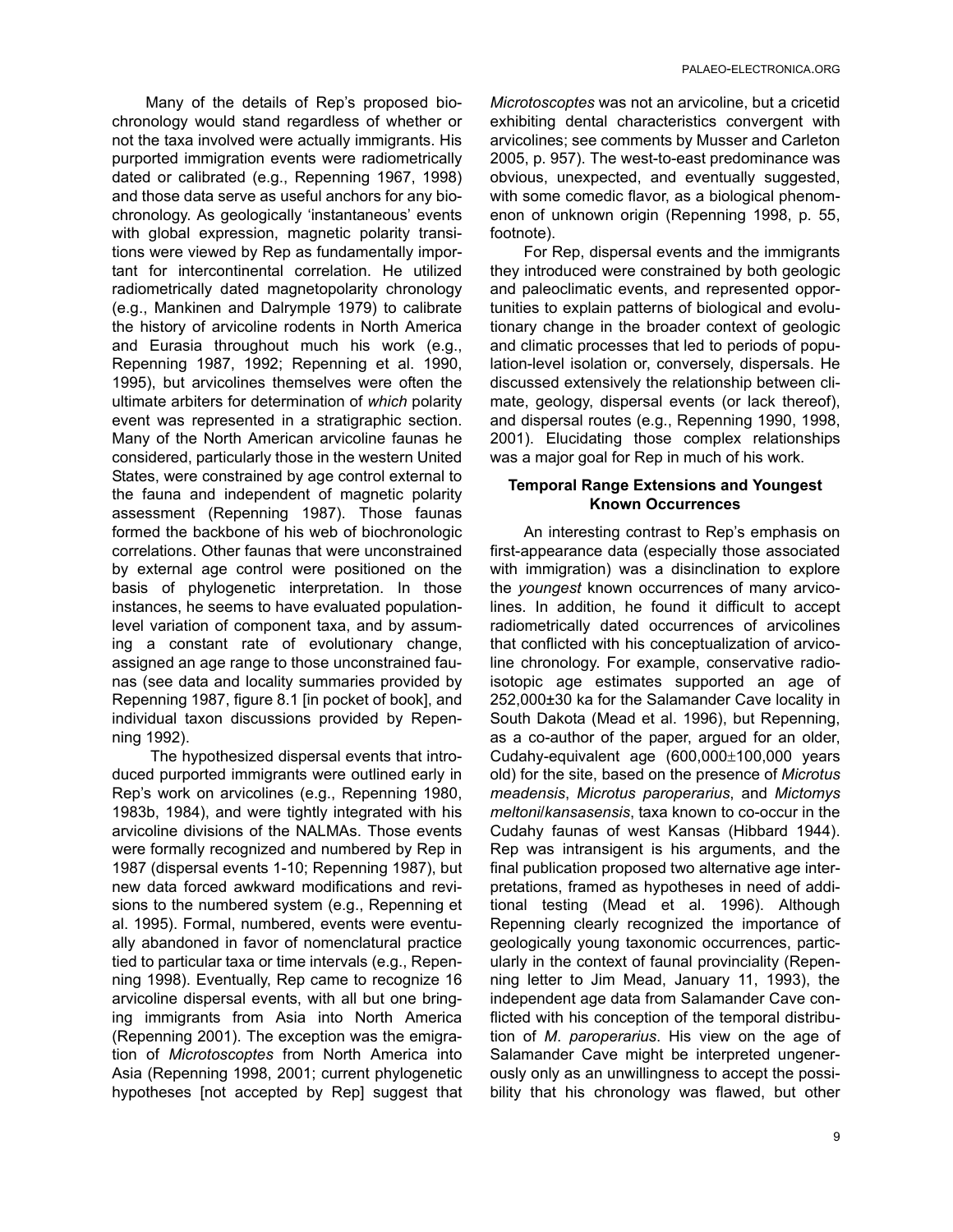factors played a role in his thinking (Repenning letter to Jim Mead, January 11, 1993). Most important among those was the low sample size involved, when considered in light of the total range of variation in the relevant taxa as they were then understood.

Other reports of potentially young occurrences of *M. paroperarius* had reached Rep's attention as early as 1990. He argued that *M*. *paroperarius* was not likely to be present at Cathedral Cave, Nevada, based primarily on the initial late Pleistocene age assignment for the site: "I did not worry about your *Microtus* being *paroperarius* because I assumed that your fauna was less than 450,000 years old" (Repenning letter to Bell, December 17, 1990, p. 4). Although subsequent research pushed back the age assignment for the Cathedral Cave fauna, it is still significantly younger than would be expected given Rep's understanding of the temporal distribution of *M. paroperarius*. New age data on the Cathedral Cave fauna, which includes *M. paroperarius*, are consistent with the younger age interpretation for the Salamander Cave material (Jass 2007; Jass and Bell 2011).

Rep's initial reticence to embrace the younger ages is somewhat surprising given his acknowledgment of the paucity of data for faunas younger than Cudahy. In 1994 he wrote an informal report on the identification of some arvicoline specimens from the Denver Museum of Natural History excavation in the Velvet Room in Porcupine Cave. In that report he wrote

"It is a Cudahy-type fauna and has a modern *Lemmiscus curtatus* in it. Not much *Mictomys*, but some. Cudahy is 0.61 Ma, *as you know, but we really do not know the temporal range of this sort of fauna...* Consideration of evolutionary rates would suggest that the fauna would not stay so much like Cudahy for more than about 100 kya, and then sometime about 450 kya we get an immigrant of Old World (modern species) of *Microtus*." (Repenning, letter to Elaine Anderson, 17 June, 1994, pp. 2-3; emphasis added).

Near the end of his life, Rep came into greater acceptance of young occurrences of some arvicoline taxa and to an acceptance of unexpected taxonomic associations of arvicolines that were discovered in several faunas from the western United States. Most notable were the repeated instances of *Allophaiomys* being found in direct stratigraphic association with some hypothesized

evolutionary descendants (*Microtus paroperarius*, *Lemmiscus curtatus*, *Terricola meadensis*). Such occurrences were anathema to Rep when he first encountered them, but he began to incorporate them into his thinking and to modify his biochronologic schemes accordingly. He once wrote on a manuscript review "Things that we have discussed, such as Cathedral Cave and Porcupine Cave have cast considerable doubt in my assumptions about faunal change (which are easier to make when you know less)" (quoted by Christopher Bell, letter to Charles Repenning, 19 May, 1995, p. 4). Rep was intrigued by the possibility that the anomalous taxonomic assemblages found in high-elevation cave sites in the west might reflect the need for independent biochronologies at high elevations, comparable to the latitudinal and longitudinal differences he already recognized. Occurrences that were at first seen as anomalous (e.g., Salamander Cave) became the norm for western cave sites that preserved biotas from relatively high elevations (Porcupine Cave and Cathedral Cave). The interesting thing about these sites was no longer the 'anomalous' taxonomic associations, but rather that those associations were consistently recovered in western sites of the appropriate age and elevational range.

His accommodations in the face of these new data were based on his increasingly acute sense that North American arvicoline biochronology was sufficiently mature to permit recognition of finescale patterns of provincialism and, consequently, of independent biochronologies for relatively finescale geographic areas.

# **SHIFTING BOUNDARIES: BIOCHRONOLOGIC PROVINCIALITY**

Rep recognized geographic distinction in biochronologic patterns of arvicoline rodents (i.e., provincialism) as early as 1980, when he noted that Alaskan arvicoline faunas retained a distinct biochronology relative to other portions of North America (Repenning 1980). By 1987, his thinking on the topic was clearly developing, and he indicated the necessity of using different lineages as time markers within distinct geographic regions (Repenning 1987). He thus merged faunal provinciality and biochronology of arvicolines into what was for him an inseparable conceptual whole. A preliminary attempt at a synthesis of provincialism in arvicoline rodent biochronology was published in a paper co-authored with Oldřich Fejfar, in which they outlined provincial distinctions in both Eurasia and North America (Fejfar and Repenning 1992).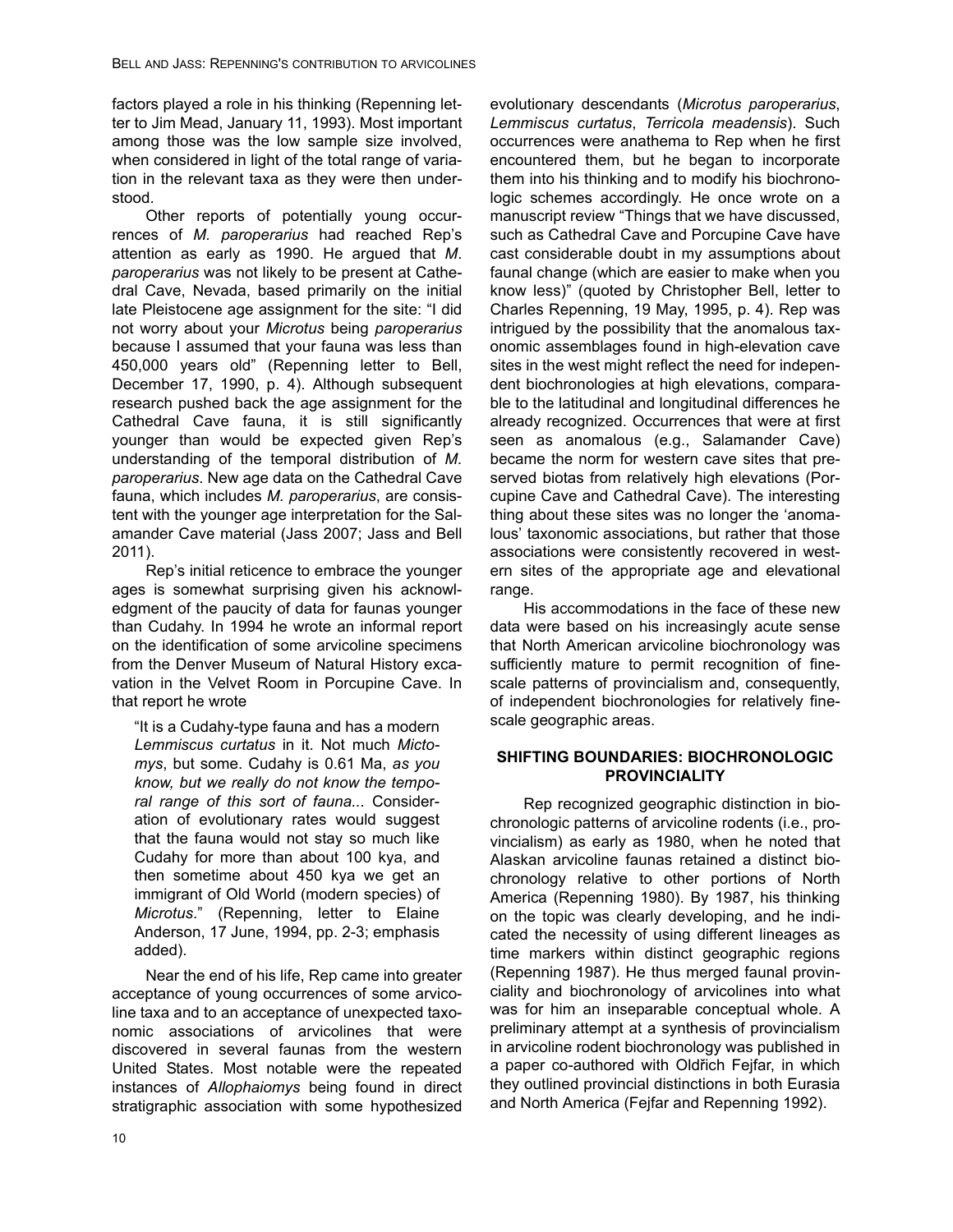Faunal regions were proposed by Fejfar and Repenning (1992) on the basis of similarity in known arvicoline faunas. Eurasia was broken into four broad faunal provinces identified as the Oriental, Beringian, Paratethyian, and Central and Northern European faunal regions. North America was split into the Beringian, Canadian, Western United States, Eastern United States, and Mexican faunal regions. Topography, climate, and latitude were seen as primary factors that controlled regional dispersal, and those factors were important in discussions concerning the evolutionary history of individual taxa (e.g., *Mimomys*; Repenning 1990, 2003; Repenning et al. 1995).

Specific aspects of dispersal patterns within North America were explored in detail by Rep and others (e.g., Fejfar and Repenning 1992; Repenning et al. 1995), and within these works he explored the diachronous nature of arvicoline biochronology within North America. As a specific example, he recognized differences in the faunal characterization of the Irvingtonian in the eastern and western conterminous United States (Repenning 1987; Repenning et al. 1990), and eventually came to open acknowledgment of diachroneity for the Blancan-Irvingtonian boundary (Repenning et al. 1995). Immigration of *Allophaiomys* into the United States was known only east of the Rocky Mountains and was interpreted to have occurred at 1.9 Ma. In the west, the Irvingtonian taxa *Microtus* and *Phenacomys* did not appear until 300,000 years later, and *Allophaiomys* was thought to be absent. Although new data now indicate the presence of *Allophaiomys* in the Rocky Mountains (Porcupine Cave, Bell et al. 2004a) and areas farther to the west (Cathedral Cave, Jass 2007; Jass and Bell 2011), those occurrences are younger in age than the eastern occurrences, and the principle discussion points of Rep's work are still salient.

Rep recognized mammal ages as faunal units in geographic space and not as indicators of specific time units (Repenning et al. 1995). He proclaimed that the co-occurrence of distinct mammal ages in geographically separated regions was a reality. That remains one of his more controversial and thought-provoking suggestions. It was within such a conceptual framework that he noted the 300,000 year time disparity in the Blancan-Irvingtonian boundary in the conterminous United States. He nonetheless concluded that application of a single faunal age name would still be acceptable in this particular situation (Repenning et al. 1995). The circumstances under which the usage of a single name would no longer be appropriate were not clearly outlined, but longer time frames (two million years) were alluded to (Repenning et al. 1995), implying that single names for faunal ages across broad geographic regions might obscure complex patterns of change in different regions (Repenning et al. 1995).

Differences in timing of immigration events in Beringia appear to have met the criteria for subdivision because Rep was not opposed to establishing separate mammal age names for Beringian faunas (Repenning et al. 1995). Philosophically, Rep appeared to approve of other attempts to create regional mammal age names (Sher 1986), even though some weaknesses were thought to exist in how those divisions were supported (Repenning and Brouwers 1992; Repenning et al. 1995). Other regions simply lacked sufficient data for mammal age terms to be applied (e.g., Mexican faunal region; Repenning et al. 1995).

One of the interesting aspects of the initial discussion of provinciality by Fejfar and Repenning (1992) was the stated potential for further sub-division of provinces, an issue re-emphasized in later publications (Repenning et al. 1995). We interpret this as an indication that they recognized the fluid nature of the boundaries that they proposed, and that future work likely would serve to test and refine their model. Rep had long recognized the potential influence of latitudinal climatic differences on faunal character, as well as longitudinal differences governed by physiographic barriers (e.g., the Rocky Mountains). In later years he openly embraced the idea that elevational differences could contribute to distinct and recognizable faunal histories as a logical extension of that thinking (e.g., Repenning 1998). Rep emphasized that the complexities of biotic history played out in the context of changing climatic conditions, geologic perturbations, and resultant modification to landscapes, all of which he considered to be tractable, understandable problems. The complications associated with teasing apart the complexities of such a mosaic were not lost on Rep, but he clearly viewed them as a challenge worth undertaking. They remain a significant challenge for future generations.

#### **CONCLUSIONS**

We selected and discussed what we view to be the most influential components of Charles A. Repenning's work on arvicoline rodents, particularly because those components will likely impact research in the field for years to come. Casual perusal of his published works and personal corre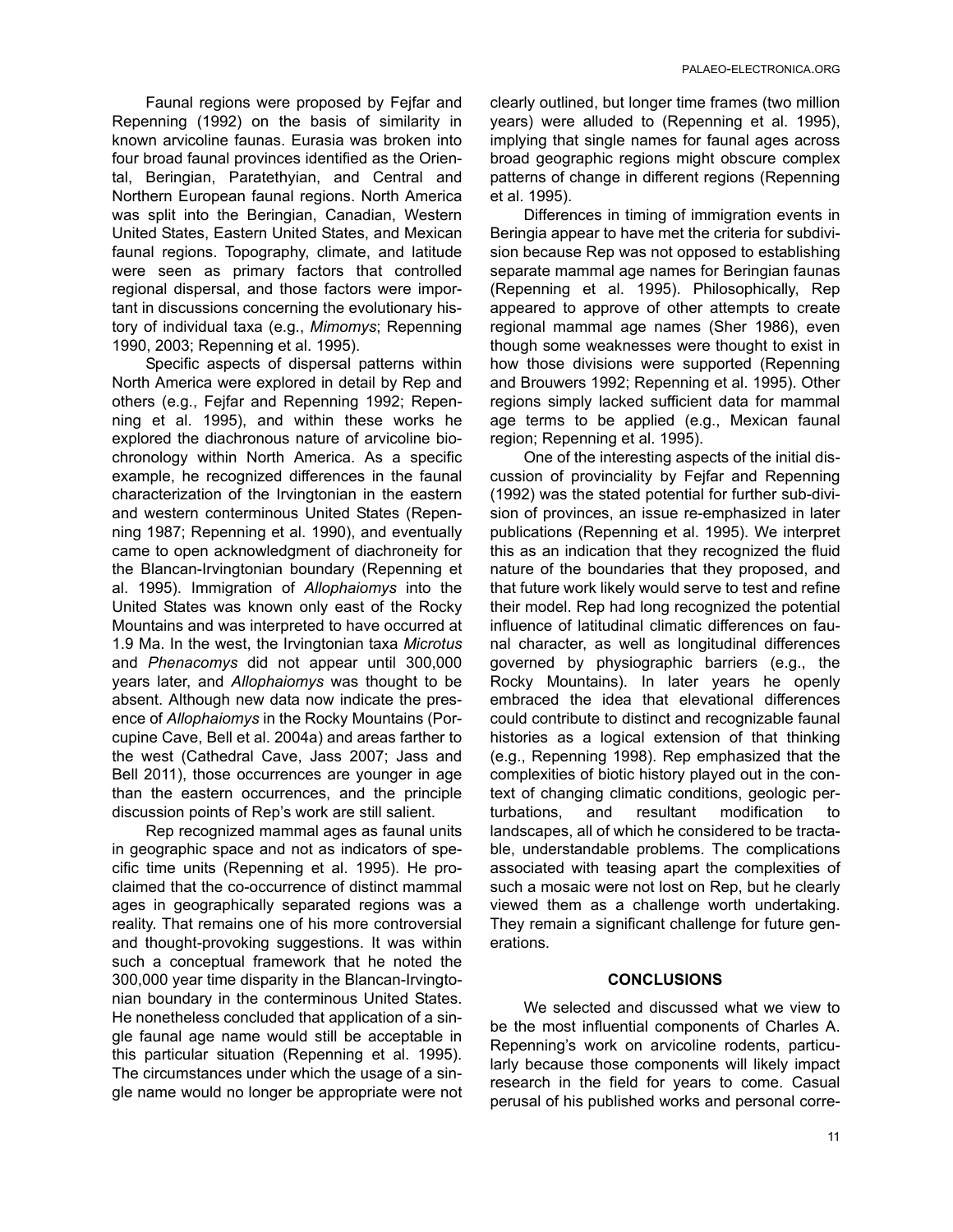spondence will reveal that we have only scratched the surface. Other aspects of his work elucidate additional complexities in his thinking about arvicolines. For example, Rep used taxonomy to express his concepts of biogeographic history. That is best exemplified by his persistent use of the name *Mimomys* as the proper generic assignment for arvicolines otherwise classified as *Cosomys*, *Ogmodontomys*, and *Ophiomys* (the latter he accepted at generic level in 2003). That was a taxonomic convention that emphasized his focus on a connection between the Eurasian and North American arvicolines. Specialists on arvicolines have a strong and general tendency to quibble over details of taxonomy, and many aspects of Rep's taxonomic practices remain controversial. Most notable are the status of *Mimomys* in North American Pliocene faunas, and the merits and drawbacks of inclusion within *Microtus* of the taxa he variously placed within *Allophaiomys*, *Lasiopodomys*, *Pedomys*, *Pitymys*, *Proedromys*, and *Terricola*.

An appreciation of his evolutionary approach to biostratigraphy and its influence on his taxonomic practices is essential for placing his work in its basic cognitive context. His emphasis on polyphyletic origins of arvicolines and his explicit claims of paraphyly of many lineages he recognized are not compatible with modern phylogenetic methods, nor are they supported by recent phylogenetic analyses of rodents. That much of his work withstood the ascendancy of cladistic methodologies is testament to the flexibility of his framework and to the fact that (despite his intransigence on philosophical matters) the details of his biochronological schemes are, to a substantial degree, immune to the philosophical context under which they were born.

Rep's extensive explorations of intercontinental correlations in the northern hemisphere forced new ways of thinking about the North American arvicoline fauna. The hypothesis of trans-Beringian dispersal is now amenable to new forms of testing that are independent of the distribution of fossils in the rock record. His claims that much of the North American arvicoline rodent fauna is the result of repeated pulses of immigration followed by endemic radiation is an obvious and fertile area for molecular phylogenetic assessments. Initial efforts to test those claims (e.g., for *Microtus*) found them to be wanting and recovered a monophyletic lineage of extant North American endemic species (Conroy and Cook 2000). A limitation of such methods is, of course, that they include only the extant representatives of a diverse clade that left a rich

fossil record. That record was Rep's special purview and bailiwick, and he was skeptical that molecular data alone could yield an informative view of the evolutionary history of the arvicolines. The challenges he faced in establishing immigrant status for many North American arvicolines remain unresolved in many cases, but the promise of detailed Holarctic biostratigraphic correlations remains, and the clear integration of European, Asian, and North American chronologies remains a desirable goal.

Continuing investigations of Pliocene and Pleistocene fossil deposits across North America regularly yield new data on the evolutionary history and temporal and spatial distribution of arvicoline rodents. Pioneering efforts in the Great Plains by Hibbard and his colleagues and students provided a foundation upon which Rep built his more expansive biochronology. In addition to modifications based on his own extensive research, Rep constantly strove to update his chronology and his thinking in light of renewed efforts to establish reliable and detailed correlations of faunas in the Great Plains (e.g., Martin 2003; Martin et al. 2000, 2002, 2003a, 2003b) and new insights from west of the Great Plains (e.g., Barnosky and Rasmussen 1988; Bell 1995, 2000; Mou 1997; Gillette et al. 1999; Bell and Barnosky 2000; Barnosky and Bell 2003; Bell et al. 2004a, 2004b; Bell and Jass 2004). These new data revealed that some characteristics of proposed arvicoline provinces would be overturned by new data (e.g., the purported restriction of *Allophaiomys* and *Microtus paroperarius* to faunas east of the Rocky Mountains), that high-elevation sites might require independent biochronologies, and that formerly unexpected and anomalous taxonomic associations were becoming common in the west.

Although persistent health problems plagued him in his last years, Rep continued to struggle with new data and the challenges they raised to his arvicoline rodent biochronology. Even following his 'retirement' he was a formidable antagonist, a cantankerous collaborator, and an inspiring and thoughtful connoisseur of the interplay among geology, paleontology, climate change, and biotic history. None of the problems with which he struggled were resolved to his complete satisfaction, and his work stands in large part as a roadmap for future investigations. His published works leave a legacy of insights and proposals to lace the struggles of future practitioners who seek to follow his interests. Those who do follow will do so in the context of their times and under the scientific para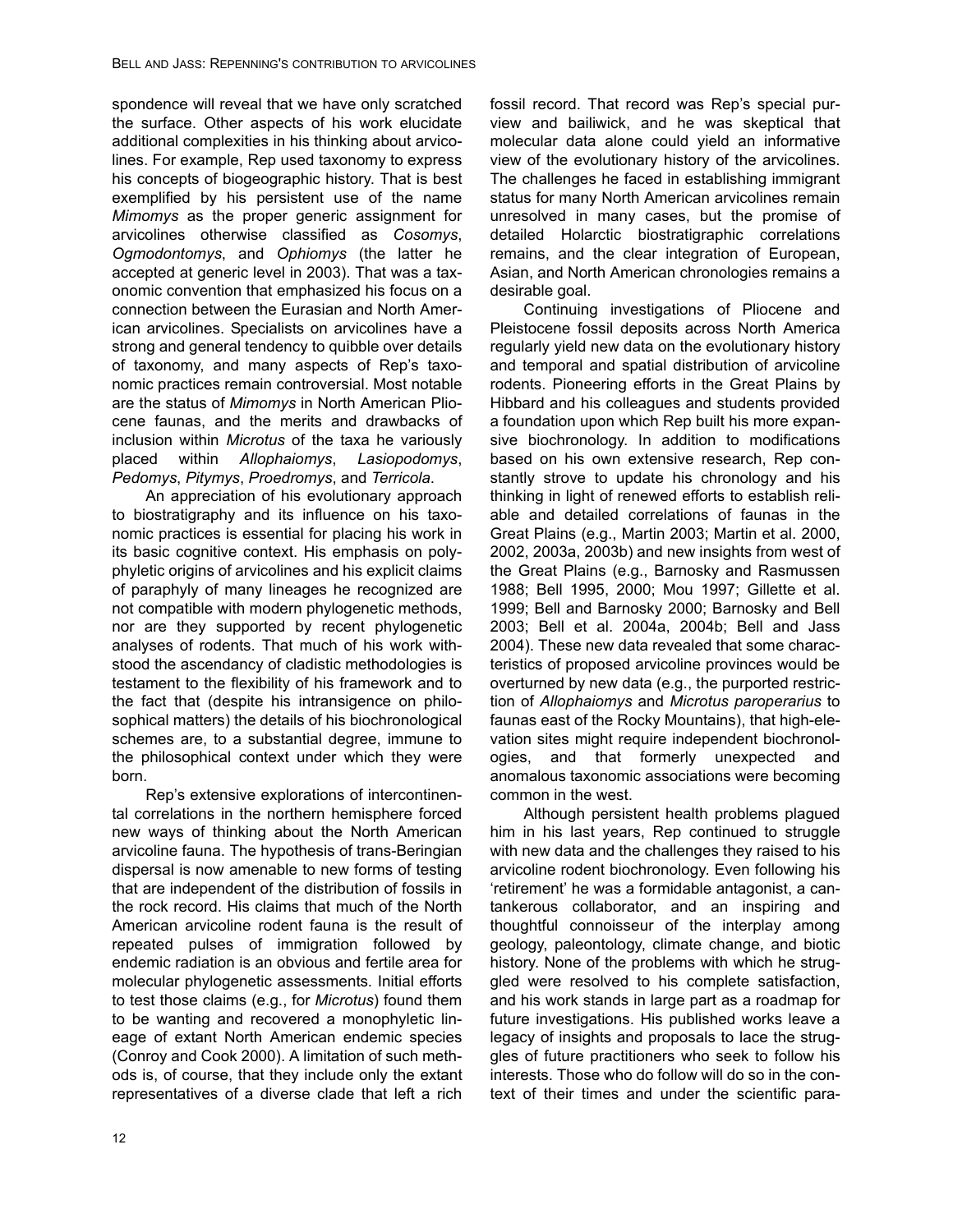digms that govern their fields of inquiry. Some may at times be confronted with a temptation simply to dismiss Rep's ideas and proposals as anachronistic, born and developed as they were in a pre-cladistic, though firmly evolutionary, context. Any such dismissal would be unwarranted. Certainly, Rep's proposals are best understood in the context in which he framed them, but they can and should be modified and reshaped in modern contexts. We are confident that his ideas will continue to provide stimulating challenges for years to come. We regret that his arguments now must be carried largely by his formally published works, and not by the colorful, humorous, and sometimes biting wit that was a hallmark of his personal interactions and correspondence.

### **REFERENCES**

- Barnosky, A.D. 1987. Punctuated equilibrium and phyletic gradualism. Some facts from the Quaternary mammalian record, p. 109-147. In Genoways, H.H. (ed.), Current Mammalogy Volume 1. Plenum Press, New York, New York.
- Barnosky, A.D. and Bell, C.J. 2003. Evolution, climatic change and species boundaries: perspectives from tracing *Lemmiscus curtatus* populations through time and space. *Proceedings of the Royal Society of London, Series B, Biological Sciences*, 270:2585-2590.
- Barnosky, A.D. and Rasmussen, D.L. 1988. Middle Pleistocene arvicoline rodents and environmental change at 2900-meters elevation, Porcupine Cave, South Park, Colorado. *Annals of Carnegie Museum*, 57:267-292.
- Bell, C.J. 1995. A middle Pleistocene (Irvingtonian) microtine rodent fauna from White Pine County, Nevada, and its implications for microtine rodent biochronology. *Journal of Vertebrate Paleontology*, 15 (Supplement to 3):18A.
- Bell, C.J. 2000. Biochronology of North American microtine rodents, p.379-406. In Noller, J.S., Sowers, J.M., and Lettis, W.R. (eds.), *Quaternary Geochronology: Methods and Applications*. AGU Reference Shelf 4. American Geophysical Union, Washington, D.C.
- Bell, C.J. and Barnosky, A.D. 2000. The microtine rodents from the Pit locality in Porcupine Cave, Park County, Colorado. *Annals of Carnegie Museum*, 69:93-134.
- Bell, C.J. and Jass, C.N. 2004. Arvicoline rodents from Kokoweef Cave, Ivanpah Mountains, San Bernardino County, California. *Bulletin of the Southern California Academy of Sciences*, 103:1-11.
- Bell, C.J. and Repenning, C.A. 1999. Observations on dental variation in *Microtus* from the Cudahy Ash Pit fauna, Meade County, Kansas and implications for Irvingtonian microtine rodent biochronology. *Journal of Vertebrate Paleontology*, 19:757-766.
- Bell, C.J., Repenning, C.A., and Barnosky, A.D. 2004a. Arvicoline rodents from Porcupine Cave – identification, spatial distribution, taxonomic assemblages, and biochronologic significance, p. 207-263. In Barnosky, A.D. (ed.), *Biodiversity Response to Climate Change in the Middle Pleistocene – the Porcupine Cave Fauna from Colorado*. University of California Press, Berkeley, California.
- Bell, C.J., Lundelius, E.L., Jr., Barnosky, A.D., Graham, R.W., Lindsay, E.H., Ruez, D.R., Jr., Semken, H.A., Jr., Webb, S.D., and Zakrzewski, R.J. 2004b. The Blancan, Irvingtonian, and Rancholabrean mammal ages, p. 232-314. In Woodburne, M.O. (ed.), *Late Cretaceous and Cenozoic Mammals of North America: Biostratigraphy and Geochronology*. Columbia University Press, New York, New York.
- Conroy, C.J. and Cook, J.A. 2000. Molecular systematics of a Holarctic rodent (*Microtus*: Muridae). *Journal of Mammalogy*, 81:344-359.
- de Queiroz, K. 1992. Phylogenetic definitions and taxonomic philosophy. *Biology and Philosophy*, 7:295- 313.
- de Queiroz, K. and Gauthier, J. 1990. Phylogeny as a central principle in taxonomy: Phylogenetic definitions of taxon names. *Systematic Zoology*, 39:307- 322.
- de Queiroz, K. and Gauthier, J. 1992. Phylogenetic taxonomy. *Annual Review of Ecology and Systematics*, 23:449-480.
- Fejfar, O. and Repenning, C.A. 1992. Holarctic dispersal of the arvicolids (Rodentia, Cricetidae), p. 205-212. In Koenigswald, W. v. and Werdelin, L. (eds.), *Mammalian Migration and Dispersal Events in the European Quarternary* {sic}. *Courier Forschunginstitut Senckenberg* 153.
- Fejfar, O. and Repenning, C.A. 1998. The ancestors of the lemmings (Lemmini, Arvicolinae, Cricetidae, Rodentia) in the early Pliocene of Wölfersheim near Frankfurt am Main; Germany. *Senckenbergiana lethaea*, 77:161-193.
- Gauthier, J., Kluge, A.G., and Rowe, T. 1988. Amniote phylogeny and the importance of fossils. *Cladistics*, 4:105-209.
- Gillette, D.D., Bell, C.J., and Hayden, M.C. 1999. Preliminary report on the Little Dell Dam fauna, Salt Lake County, Utah (middle Pleistocene, Irvingtonian land mammal age), p. 495-500. In Gillette, D.D. (ed.), *Vertebrate Paleontology in Utah*. *Utah Geological Survey Miscellaneous Publication* 99-1.
- Gould, S.J. 1982. The meaning of punctuated equilibrium and its role in validating a hierarchical approach to macroevolution, p. 83-104. In Milkman, R. (ed.), *Perspectives on Evolution*. Sinauer Associates, Inc., Publishers, Sunderland, Massachusetts.
- Hibbard, C.W. 1941. Paleoecology and correlation of the Rexroad fauna from the upper Pliocene of southwestern Kansas, as indicated by the mammals. *The University of Kansas Science Bulletin*, 27, Part 1:79- 104.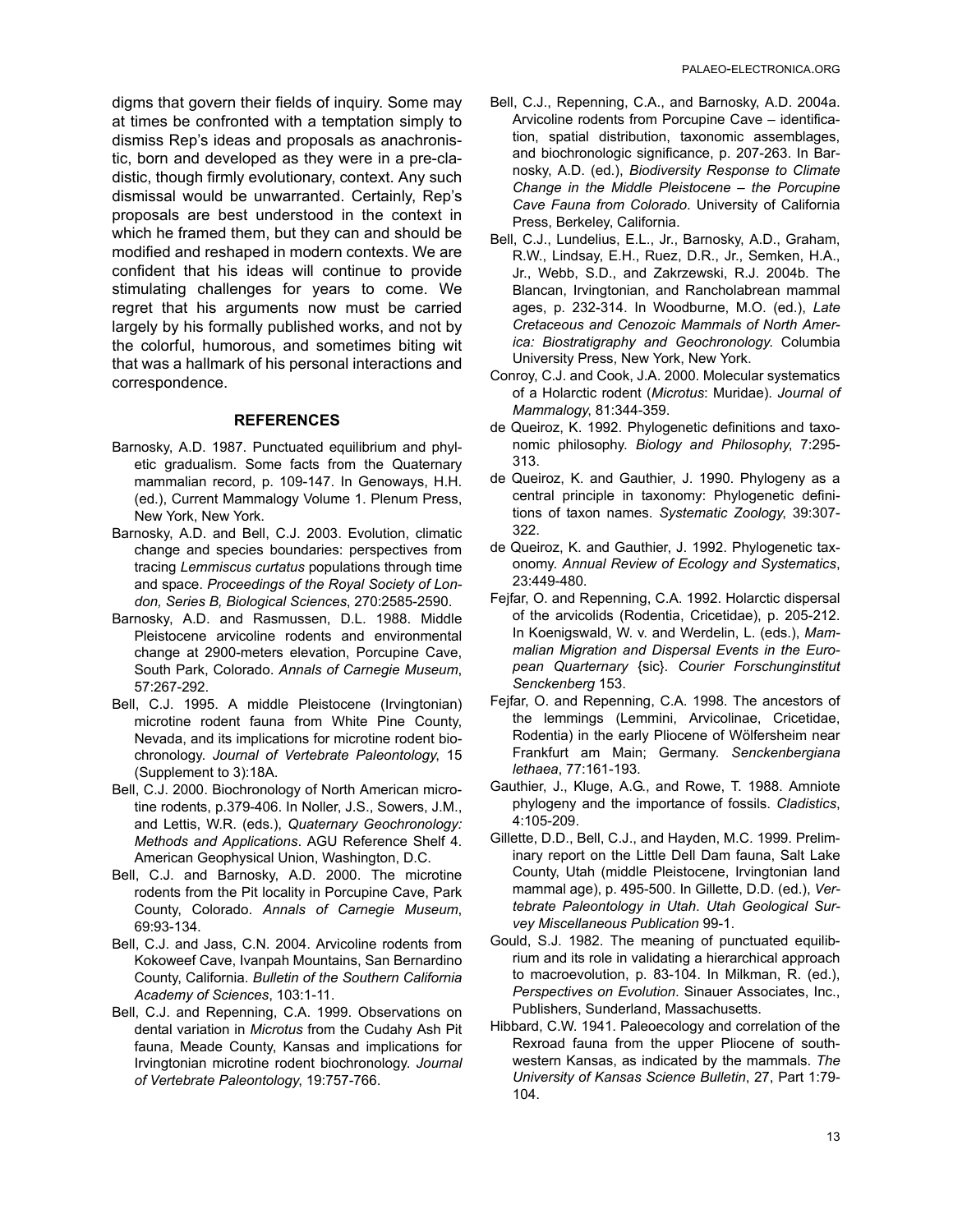- Hibbard, C.W. 1944. Stratigraphy and vertebrate paleontology of Pleistocene deposits of southwestern Kansas. *Bulletin of the Geological Society of America*, 55:707-754.
- Hibbard, C.W. 1949. Pleistocene vertebrate paleontology in North America. *Bulletin of the Geological Society of America*, 60:1417-1428.
- Hibbard, C.W. 1950. Mammals of the Rexroad Formation from Fox Canyon, Kansas. *Contributions from the Museum of Paleontology, University of Michigan*, 8:113-192, Plates 1-5.
- Hibbard, C.W. 1953. The Saw Rock Canyon fauna and its stratigraphic significance. *Papers of the Michigan Academy of Science, Arts and Letters*, 38:387-411.
- Hibbard, C.W. 1970a. Pleistocene mammalian local faunas from the Great Plains and central lowland provinces of the United States, p. 395-433. In Dort, W., Jr. and Jones, J.K., Jr. (eds.), *Pleistocene and Recent Environments of the Central Great Plains*. *Department of Geology, University of Kansas Special Publication 3*. The University Press of Kansas, Lawrence, Kansas.
- Hibbard, C.W. 1970b. A new microtine rodent from the upper Pliocene of Kansas. *Contributions from the Museum of Paleontology, The University of Michigan*, 23:99-103.
- Hibbard, C.W. and Zakrzewski, R.J. 1967. Phyletic trends in the late Cenozoic microtine *Ophiomys* gen. nov., from Idaho. *Contributions from the Museum of Paleontology, The University of Michigan*, 21:255- 271.
- Hibbard, C.W., Ray, C.E., Savage, D.E., Taylor, D.W., and Guilday, J.E. 1965. Quaternary mammals of North America, p. 509-525. In Wright, H.E., Jr., and D.G. Frey (eds.), *The Quaternary of the United States. A Review Volume for the VII Congress of the International Association for Quaternary Research*. Princeton University Press, Princeton, New Jersey.
- Jass, C.N. 2007. *New perspectives on Pleistocene biochronology and biotic change in the east-central Great Basin: an examination of the vertebrate fauna from Cathedral Cave, Nevada*. Unpublished Ph.D. Thesis, The University of Texas at Austin, Austin, Texas, USA.
- Jass, C.N. and Bell, C.J. 2011. Arvicoline rodent fauna from the Room 2 excavation in Cathedral Cave, White Pine County, Nevada, and its biochronologic significance. *Journal of Vertebrate Paleontology*, 31:684-699.
- Mankinen, E.A. and Dalrymple, G.B. 1979. Revised geomagnetic polarity time scale for the interval 0-5 m.y. B.P. *Journal of Geophysical Research*, 84:615-626.
- Martin, R.A. 2003. Biochronology of latest Miocene through Pleistocene arvicolid rodents from the central Great Plains of North America. *Coloquios de Paleontología*, 1 (Ext.):373-383.
- Martin, R.A., Duobinis-Gray, L., and Crockett, C.P. 2003a. A new species of early Pleistocene *Synaptomys* (Mammalia, Rodentia) from Florida and its relevance to southern bog lemming origins. *Journal of Vertebrate Paleontology*, 23:917-936.
- Martin, R.A., Honey, J.G., and Peláez-Camponanes {*sic*}, P. 2000. The Meade Basin rodent project: A progress report. *Paludicola*, 3:1-32.
- Martin, R.A., Hurt, R.T., Honey, J.G., and Peláez-Campomanes, P. 2003b. Late Pliocene and early Pleistocene rodents from the northern Borchers Badlands (Meade County, Kansas), with comments on the Blancan-Irvingtonian boundary in the Meade Basin. *Journal of Paleontology*, 77:985-1001.
- Martin, R.A., Honey, J.G., Peláez-Campomanes, P., Goodwin, H.T., Baskin, J.A., and Zakrzewski, R.J. 2002. Blancan lagomorphs and rodents of the Deer Park assemblages, Meade County, Kansas. *Journal of Paleontology*, 76:1072-1090.
- Mead, J.I., Manganaro, C., Repenning, C.A., and Agenbroad, L.D. 1996. Early Rancholabrean mammals from Salamander Cave, Black Hills, South Dakota, p. 458-482. In Stewart, K.M. and Seymour, K.L. (eds.), *Palaeoecology and Palaeoenvironments of Late Cenozoic Mammals. Tributes to the Career of C. S. (Rufus) Churcher*. University of Toronto Press, Toronto, Ontario, Canada.
- Mou, Y. 1997. A new arvicoline species (Rodentia: Cricetidae) from the Pliocene Panaca Formation, southeast Nevada. *Journal of Vertebrate Paleontology*, 17:376-383.
- Musser, G.G. and Carleton, M.D. 2005. Superfamily Muroidea, p. 894-1531. In Wilson, D.E. and Reeder, D.M. (eds.), *Mammal Species of the World. A Taxonomic and Geographic Reference*. *Volume 2* (third edition). The Johns Hopkins University Press, Baltimore, Maryland.
- Repenning, C.A. 1966. Palearctic-Nearctic mammalian dispersal during the later Cenozoic. *United States Geological Survey Professional Paper*, 550:A117- A118.
- Repenning, C.A. 1967. Palearctic-Nearctic mammalian dispersal in the late Cenozoic, p. 288-311. In Hopkins, D.M. (ed.), *The Bering Land Bridge*. Stanford University Press, Stanford, California.
- Repenning, C.A. 1968. Mandibular musculature and the origin of the subfamily Arvicolinae (Rodentia). *Acta Zoologica Cracoviensia*, 13:29-72.
- Repenning, C.A. 1978. Faunal exchanges between Siberia and North America, p. 40-55. In *American Quaternary Association, Abstracts of the Fifth Biennial Meeting, September 2-4, 1978, University of Alberta, Edmonton, Alberta*.
- Repenning, C.A. 1980. Faunal exchanges between Siberia and North America, p. 37-44. In Rutter, N.W. and Schweger, C.E. (eds.), *Special AMQUA Issue. The Ice-Free Corridor and Peopling of the New*